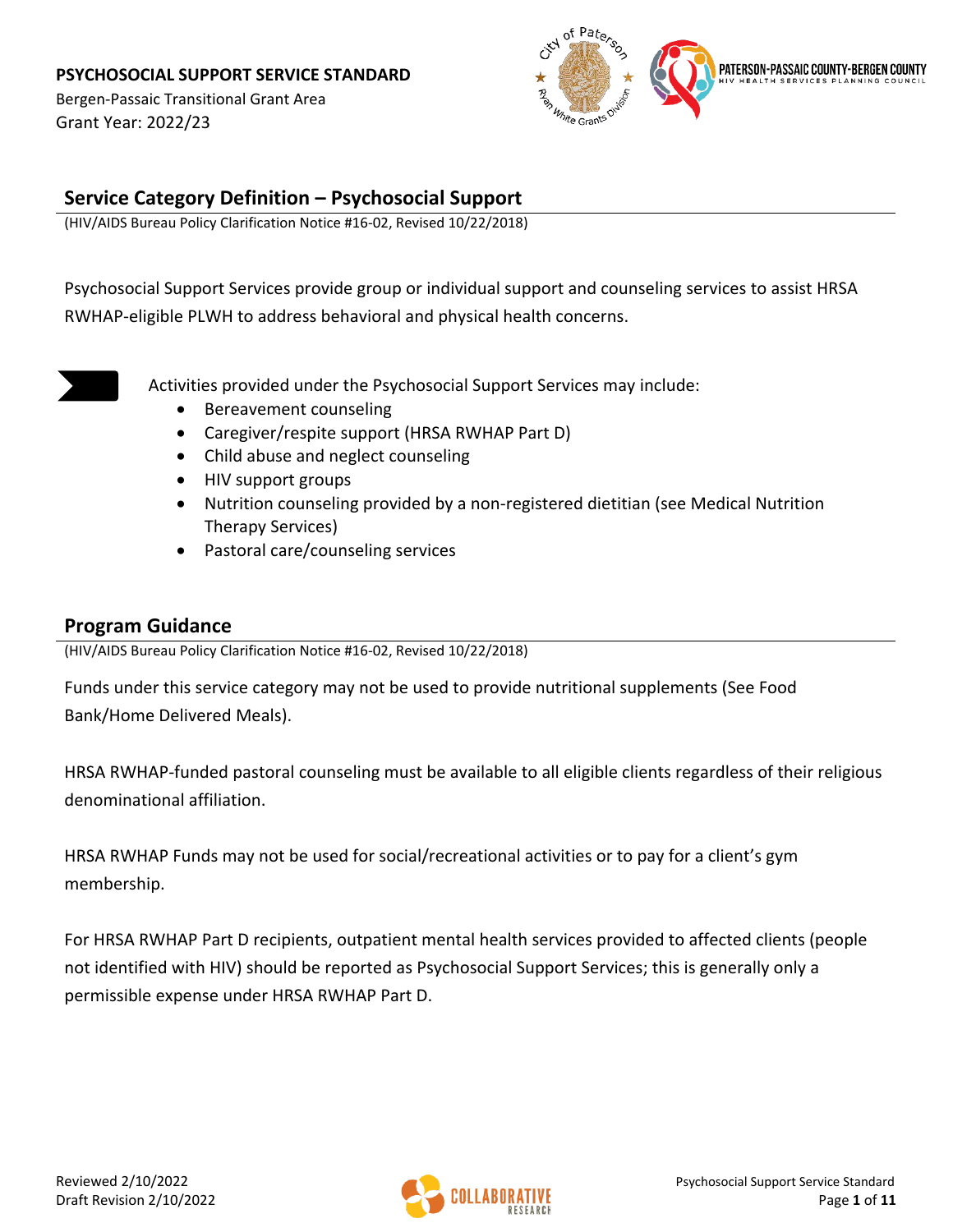Bergen-Passaic Transitional Grant Area Grant Year: 2022/23



### **Ryan White HIV/AIDS Program Eligibility Requirements**

(HIV/AIDS Bureau Policy Clarification Notice #13-02, Revised 5/1/2019)

Person(s) seeking services in the Ryan White HIV/AIDS Program (RWHAP) must meet the following requirements for eligibility:



- Any person(s) with an HIV diagnosis or their legal guardian who lives in the City of Paterson, Passaic County, and/or Bergen County, New Jersey; **OR**
- A person designated as the individual's medical power of attorney (i.e., their court appointed representative or legal representative). *Proper documentation must be collected at initial determination and redetermination to verify guardianship or medical power of attorney. AND*
- Any individual with a household income that is at or below 500% of the federal poverty level; **AND**
- Any individual who is uninsured or underinsured.



Client eligibility must be certified annually and recertified at least every six months. The primary purpose of the RWHAP eligibility certification process is to ensure that an individual's residency, income, and insurance status continues to meet the Bergen-Passaic transitional grant area (TGA) eligibility requirements and to verify that the RWHAP is the payer of last resort. The eligibility recertification process includes checking for the availability of all other third-party payers. Subrecipients are also required to obtain documentation of CD4 and viral load laboratory results at each eligibility certification and recertification for all clients. Laboratory results must be recent and within 6-months of the eligibility determination date. Subrecipients are required to obtain documentation and maintain the results of the laboratory results in client chart and documented in eCOMPAS.

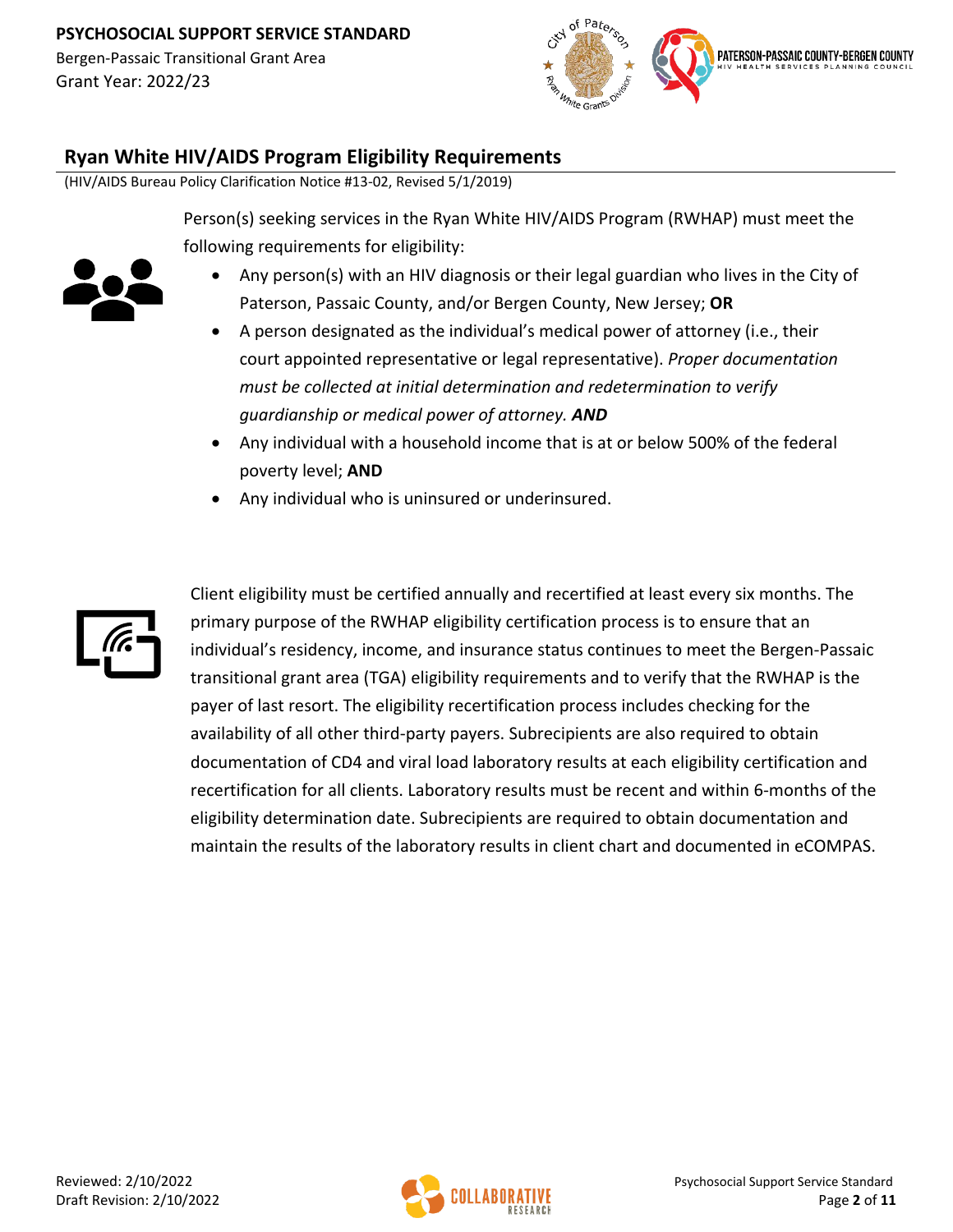Bergen-Passaic Transitional Grant Area Grant Year: 2022/23



# **Ryan White HIV/AIDS Program Eligibility Requirements**

(HIV/AIDS Bureau Policy Clarification Notice #13-02, Revised 5/1/2019)

| <b>Recertification</b><br><b>Initial Eligibility Determination &amp;</b><br><b>Eligibility Requirement</b><br>Once a Year/12 Month Period Recertification<br>(minimum of every six months)<br>Documentation required at initial eligibility determination.<br>This may include, but is not limited to:<br>A positive HIV Immunoassay (IA) test result from an initial<br>antibody or combination antigen/antibody (Ag/Ab) test followed<br>by a positive (reactive) HIV-1/2 type-differentiating test<br>(Supplemental IA), qualitative Nucleic Acid Test (NAT)/Nucleic<br>Acid Amplification Test (NAAT), Western Blot or<br>Immunofluorescence Assay (IFA).<br>A positive qualitative HIV NAT (DNA or RNA) or HIV-1 p24 | <b>RWHAP Required Documentation Table and Frequency</b> |  |                                                         |  |  |  |
|---------------------------------------------------------------------------------------------------------------------------------------------------------------------------------------------------------------------------------------------------------------------------------------------------------------------------------------------------------------------------------------------------------------------------------------------------------------------------------------------------------------------------------------------------------------------------------------------------------------------------------------------------------------------------------------------------------------------------|---------------------------------------------------------|--|---------------------------------------------------------|--|--|--|
|                                                                                                                                                                                                                                                                                                                                                                                                                                                                                                                                                                                                                                                                                                                           |                                                         |  |                                                         |  |  |  |
| antigen test.<br>No documentation required<br>A detectable (quantitative) HIV viral load (undetectable viral<br>load tests are NOT proof of HIV).<br><b>HIV STATUS</b><br>the entire time the client is enrolled in RWHAP<br>An HIV nucleotide sequence (genotype).<br>$\bullet$<br>services.)<br>Documentation required for once a year/12-month recertification.<br>No documentation required<br>(Proof of HIV status must remain in the client file for the entire time<br>the client is enrolled in RWHAP services.)                                                                                                                                                                                                  |                                                         |  | (Proof of HIV status must remain in the client file for |  |  |  |

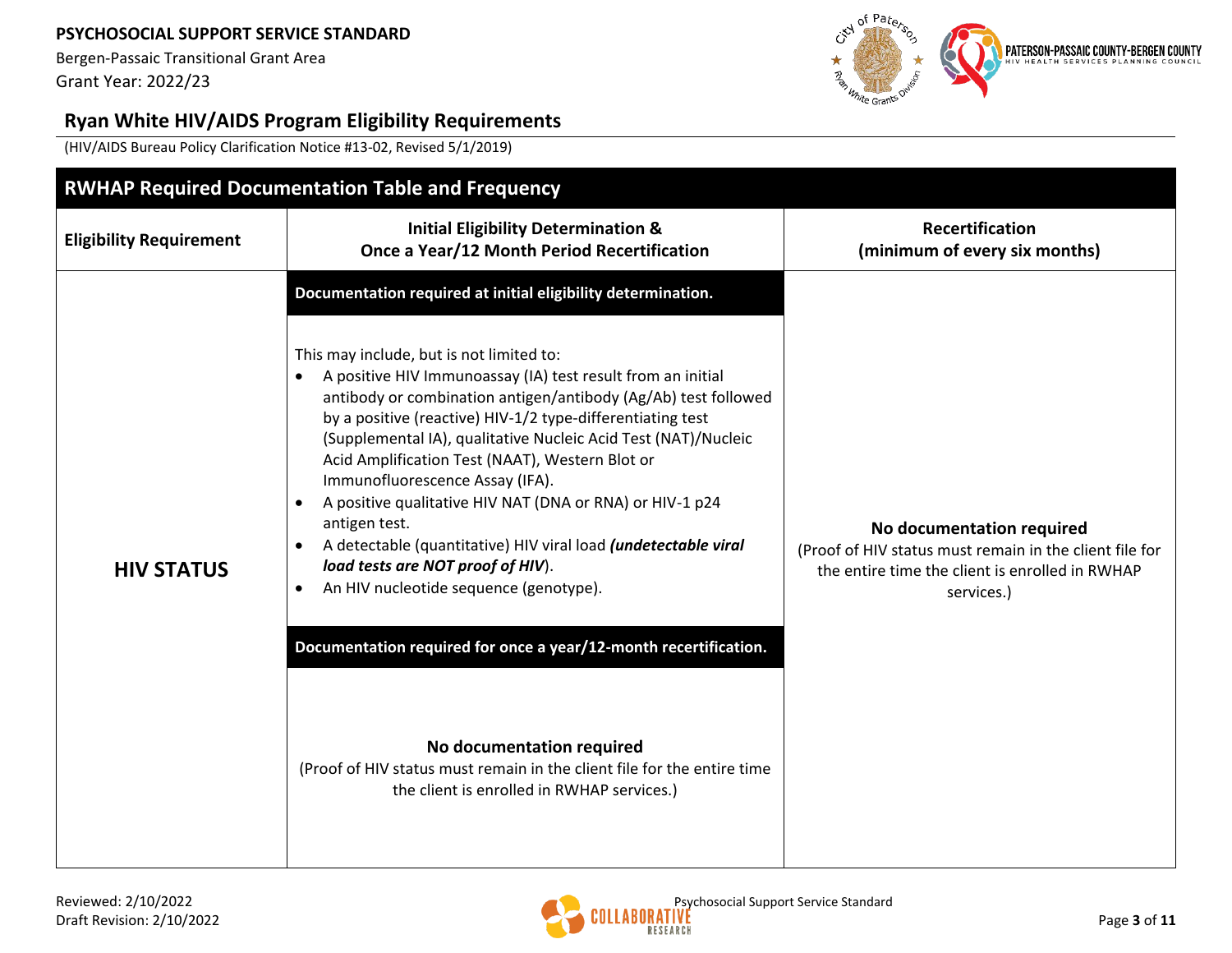

|                                   | Proof of household income: This includes income for the client, client's spouse if legally married, client's minor<br>child under the age of 18, any person claimed by the client as a dependent on a tax return, and any person that<br>has legal custody or other legal arrangements or guardianship of the client).<br>*** Income that is not counted includes grants, scholarships, fellowships, value of SNAP benefits, 401K if not<br>accessed, and any other non-accessible income, such as trust funds.<br>Documentation required at initial eligibility determination and for<br>Documentation required at eligibility recertification.<br>once a year/12-month recertification. |                                                                                                                                                                                                                                   |  |  |
|-----------------------------------|-------------------------------------------------------------------------------------------------------------------------------------------------------------------------------------------------------------------------------------------------------------------------------------------------------------------------------------------------------------------------------------------------------------------------------------------------------------------------------------------------------------------------------------------------------------------------------------------------------------------------------------------------------------------------------------------|-----------------------------------------------------------------------------------------------------------------------------------------------------------------------------------------------------------------------------------|--|--|
| <b>HOUSEHOLD</b><br><b>INCOME</b> | This may include, but is not limited to:<br>Pay stubs (at least two), OR<br>$\bullet$<br>A signed and dated employer statement on company letterhead<br>may be used. It must state the name of client, rate and<br>frequency of pay, a phone number, and whether the client is<br>currently receiving or is eligible to receive health benefits from<br>the employer, OR<br>IRS 1040 form or IRS W-2 from most recent year; OR<br>IRS W-4 form.<br>$\bullet$                                                                                                                                                                                                                              | This may include, but is not limited to:<br>Self-attestation of no change; OR<br>One of the approved documents listed in the<br>Initial Eligibility Determination & Once a Year/12<br>Month Period Recertification (on the left). |  |  |
|                                   | For clients declaring no income.                                                                                                                                                                                                                                                                                                                                                                                                                                                                                                                                                                                                                                                          |                                                                                                                                                                                                                                   |  |  |
|                                   | At least one of the following is required:<br>A statement provided as to how the client receives food, clothing, and shelter (also known as a letter of support).<br>A recent Summary Earnings Query (SEQY) printout, or Work and Gain Economic Self Sufficiency (WAGES) printout or an<br>$\bullet$<br>income tax return from the previous year.<br>Federal Insurance Contributions Act (FICA) to establish prior work year income.                                                                                                                                                                                                                                                      |                                                                                                                                                                                                                                   |  |  |

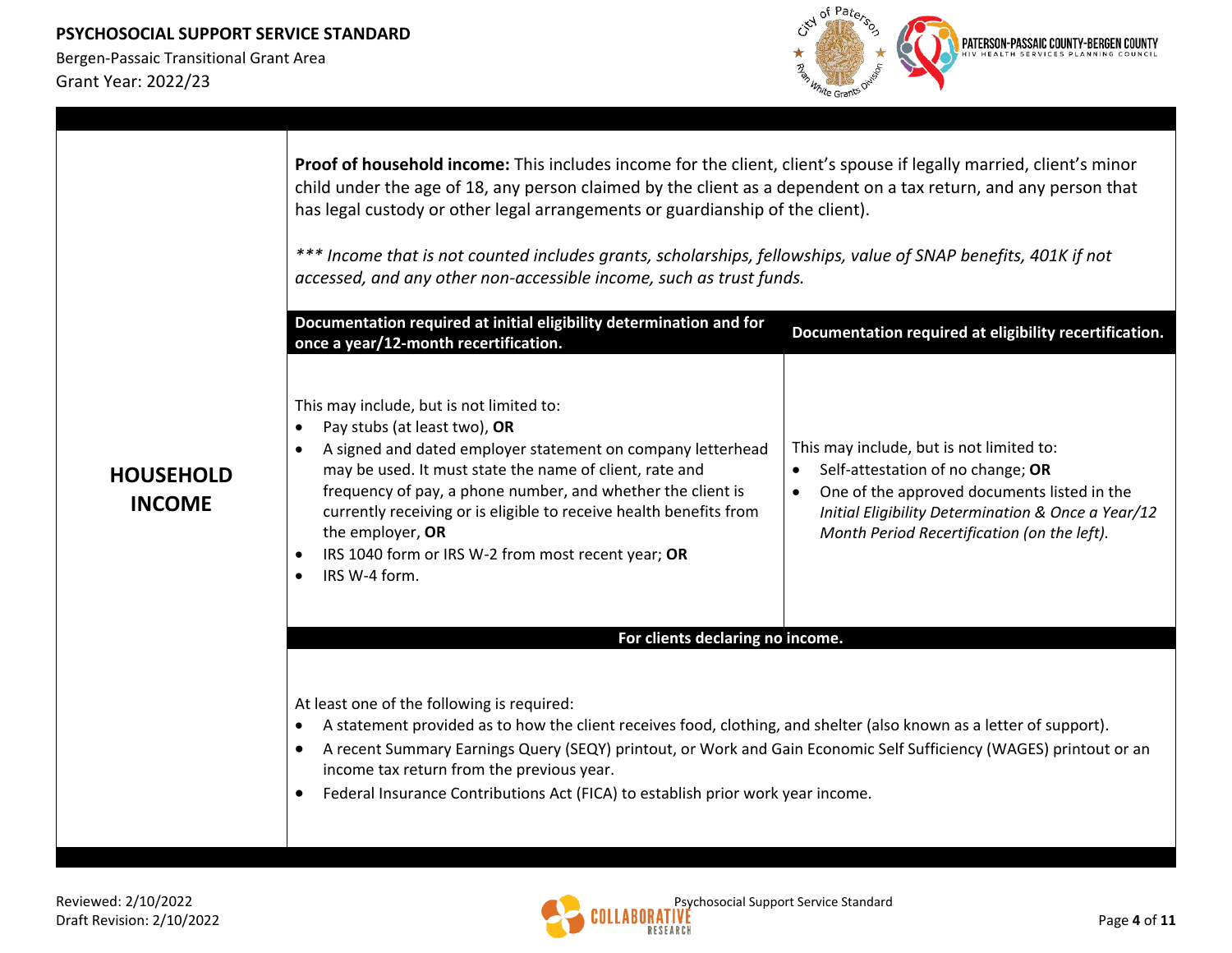

|                                   | Documentation required at initial eligibility determination and for<br>once a year/12-month recertification.                                                                                                                                                                                                                                                                                                                                                                                                                                                                                                                                                                                                                                                                                                                                                                                                                                                                                                             | Documentation required at eligibility recertification.                                                                                                                                                                                                                                       |  |  |  |
|-----------------------------------|--------------------------------------------------------------------------------------------------------------------------------------------------------------------------------------------------------------------------------------------------------------------------------------------------------------------------------------------------------------------------------------------------------------------------------------------------------------------------------------------------------------------------------------------------------------------------------------------------------------------------------------------------------------------------------------------------------------------------------------------------------------------------------------------------------------------------------------------------------------------------------------------------------------------------------------------------------------------------------------------------------------------------|----------------------------------------------------------------------------------------------------------------------------------------------------------------------------------------------------------------------------------------------------------------------------------------------|--|--|--|
| <b>RESIDENCY</b>                  | This may include, but is not limited to:<br>Current New Jersey or local photo identification (includes NJ<br>driver's license); OR<br>Utility bill with client name and street address; OR<br>$\bullet$<br>Housing, rental, or mortgage agreement with client's name and<br>$\bullet$<br>street address; OR<br>Recent school records with client's name and street address; OR<br>$\bullet$<br>Bank statement with client's name and street address; OR<br>$\bullet$<br>Letter from person with whom the client resides; OR<br>$\bullet$<br>Property tax receipt or W-2 form for previous year with client's<br>$\bullet$<br>name and street address; OR<br>Unemployment document with client's name and street<br>$\bullet$<br>address; OR<br>Current voter registration card with client's name and street<br>address; OR<br>Official correspondence (postmarked in last three months) with<br>client's name and street address; OR<br>Prison records (if recently released) with client's name and<br>street address. | This may include, but is not limited to:<br>Self-attestation of no change, OR<br>If client has moved, proof of residency is<br>required. One of the approved documents listed<br>in the Initial Eligibility Determination & Once a<br>Year/12 Month Period Recertification (on the<br>left). |  |  |  |
|                                   | For clients declaring homeless status or living in a shelter.                                                                                                                                                                                                                                                                                                                                                                                                                                                                                                                                                                                                                                                                                                                                                                                                                                                                                                                                                            |                                                                                                                                                                                                                                                                                              |  |  |  |
|                                   | At least one of the following is required:<br>A statement from the shelter in which the client resides or visits; OR<br>A written statement of the client describing living circumstances and a physical observation of location of residence by<br>$\bullet$<br>eligibility staff eligibility staff signed and dated by the client and eligibility staff; OR<br>A statement from a social service agency attesting to the homeless status of the client.                                                                                                                                                                                                                                                                                                                                                                                                                                                                                                                                                                |                                                                                                                                                                                                                                                                                              |  |  |  |
| <b>INSURANCE</b><br><b>STATUS</b> | Subrecipient must verify if the client is eligible for or is enrolled in health care coverage programs. Obtain<br>documentation of insurance status maintain status in client chart and documented in eCOMPAS. This includes<br>Medicaid, Medicare, and employer-based health insurance programs.                                                                                                                                                                                                                                                                                                                                                                                                                                                                                                                                                                                                                                                                                                                        |                                                                                                                                                                                                                                                                                              |  |  |  |
|                                   | Documentation required at initial eligibility determination<br>and for once a year/12-month recertification.                                                                                                                                                                                                                                                                                                                                                                                                                                                                                                                                                                                                                                                                                                                                                                                                                                                                                                             | Documentation required at eligibility recertification.                                                                                                                                                                                                                                       |  |  |  |

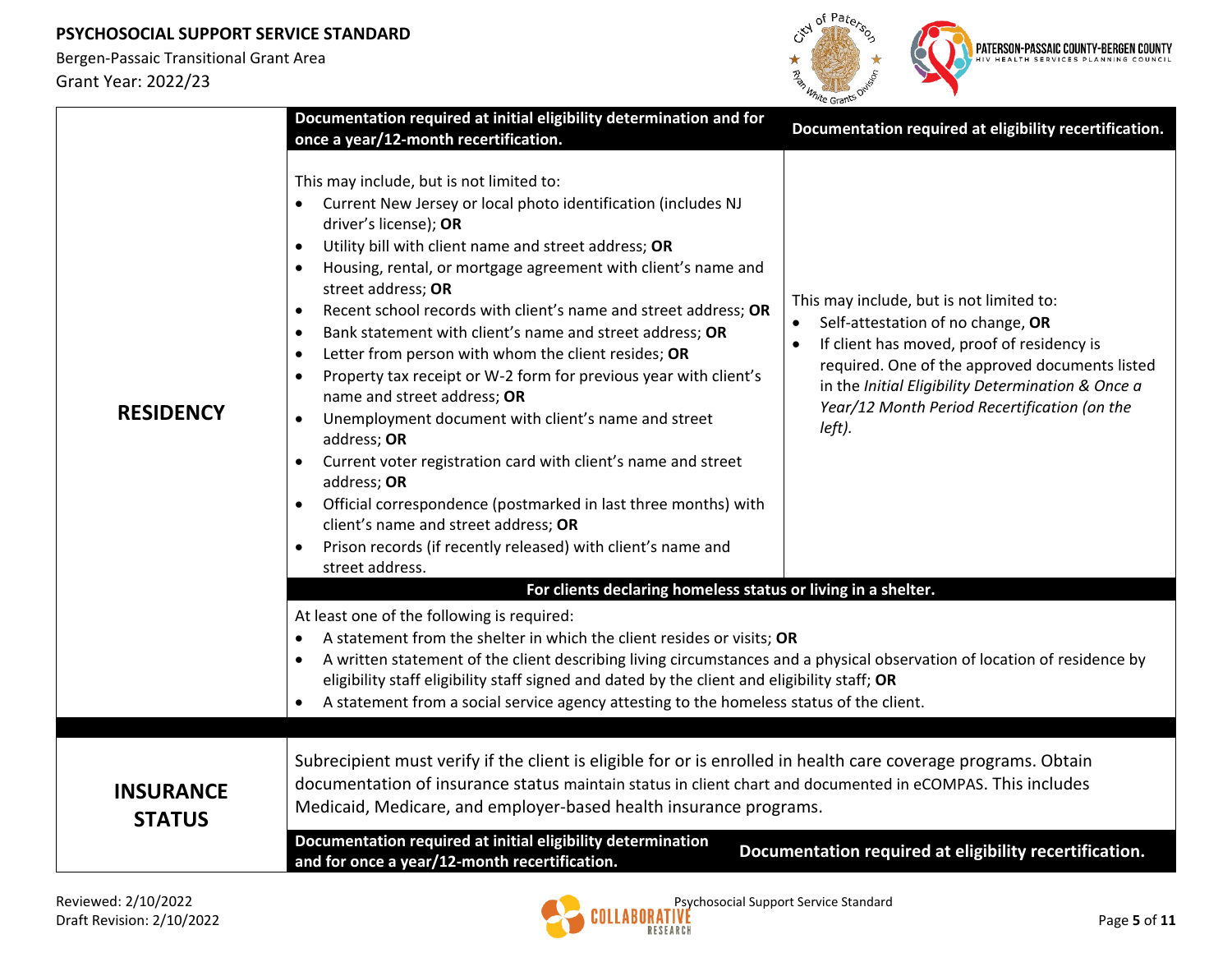

|                                           | <b>Clients with Insurance:</b><br>Obtain a copy of the insurance card (front and back) to<br>be maintained in client chart and documented in<br>eCOMPAS.<br><b>Clients without Insurance:</b><br>Document steps taken to ensure insurance is not<br>available; AND<br>Document steps taken to screen client for Medicaid<br>benefits; OR<br>Documentation of Medicaid denial; OR<br>$\bullet$<br>If the client is employed but without insurance, the client<br>$\bullet$<br>will need to provide proof that they have no access to<br>insurance from their employer (Letter from employer; or<br>Personnel handbook that describes benefits). | This may include, but is not limited to:<br>Self-attestation of no change; OR<br>$\bullet$<br>If the client has lost insurance coverage:<br>$\bullet$<br>Document steps taken to ensure insurance is not<br>$\circ$<br>available (e.g. Cobra); AND<br>Document steps taken to screen client for<br>Medicaid benefits; OR<br>Documentation of Medicaid Denial.<br>If the client has gained insurance coverage, obtain a<br>$\bullet$<br>copy of the insurance card (front and back) to be<br>maintained in client chart and documented in eCOMPAS. |
|-------------------------------------------|------------------------------------------------------------------------------------------------------------------------------------------------------------------------------------------------------------------------------------------------------------------------------------------------------------------------------------------------------------------------------------------------------------------------------------------------------------------------------------------------------------------------------------------------------------------------------------------------------------------------------------------------|---------------------------------------------------------------------------------------------------------------------------------------------------------------------------------------------------------------------------------------------------------------------------------------------------------------------------------------------------------------------------------------------------------------------------------------------------------------------------------------------------------------------------------------------------|
|                                           | to be maintained in client chart and documented in eCOMPAS.<br>Documentation required at initial eligibility determination<br>and for once a year/12-month recertification.                                                                                                                                                                                                                                                                                                                                                                                                                                                                    | Subrecipient must obtain documentation of most recent CD4/Viral Load laboratory results at least every 6-months<br>Documentation required at eligibility recertification.                                                                                                                                                                                                                                                                                                                                                                         |
| <b>CD4 / VIRAL LOAD</b><br><b>RESULTS</b> | This may include, but is not limited to:<br>Obtain documentation of most recent CD4/Viral Load<br>$\bullet$<br>laboratory results (within 6-months of eligibility<br>certification date).                                                                                                                                                                                                                                                                                                                                                                                                                                                      | This may include, but is not limited to:                                                                                                                                                                                                                                                                                                                                                                                                                                                                                                          |
|                                           | For clients who are newly diagnosed.                                                                                                                                                                                                                                                                                                                                                                                                                                                                                                                                                                                                           | Obtain documentation of most recent CD4/Viral Load<br>$\bullet$                                                                                                                                                                                                                                                                                                                                                                                                                                                                                   |
|                                           | Subrecipient is responsible for:<br>Obtaining documentation of CD4/Viral Load laboratory<br>$\bullet$<br>test results within 90 days of initial eligibility<br>determination. Documentation of most recent CD4/Viral<br>Load laboratory results to be maintained in client chart<br>and documented in eCOMPASS.                                                                                                                                                                                                                                                                                                                                | laboratory results (within 6-months of eligibility<br>recertification date).                                                                                                                                                                                                                                                                                                                                                                                                                                                                      |

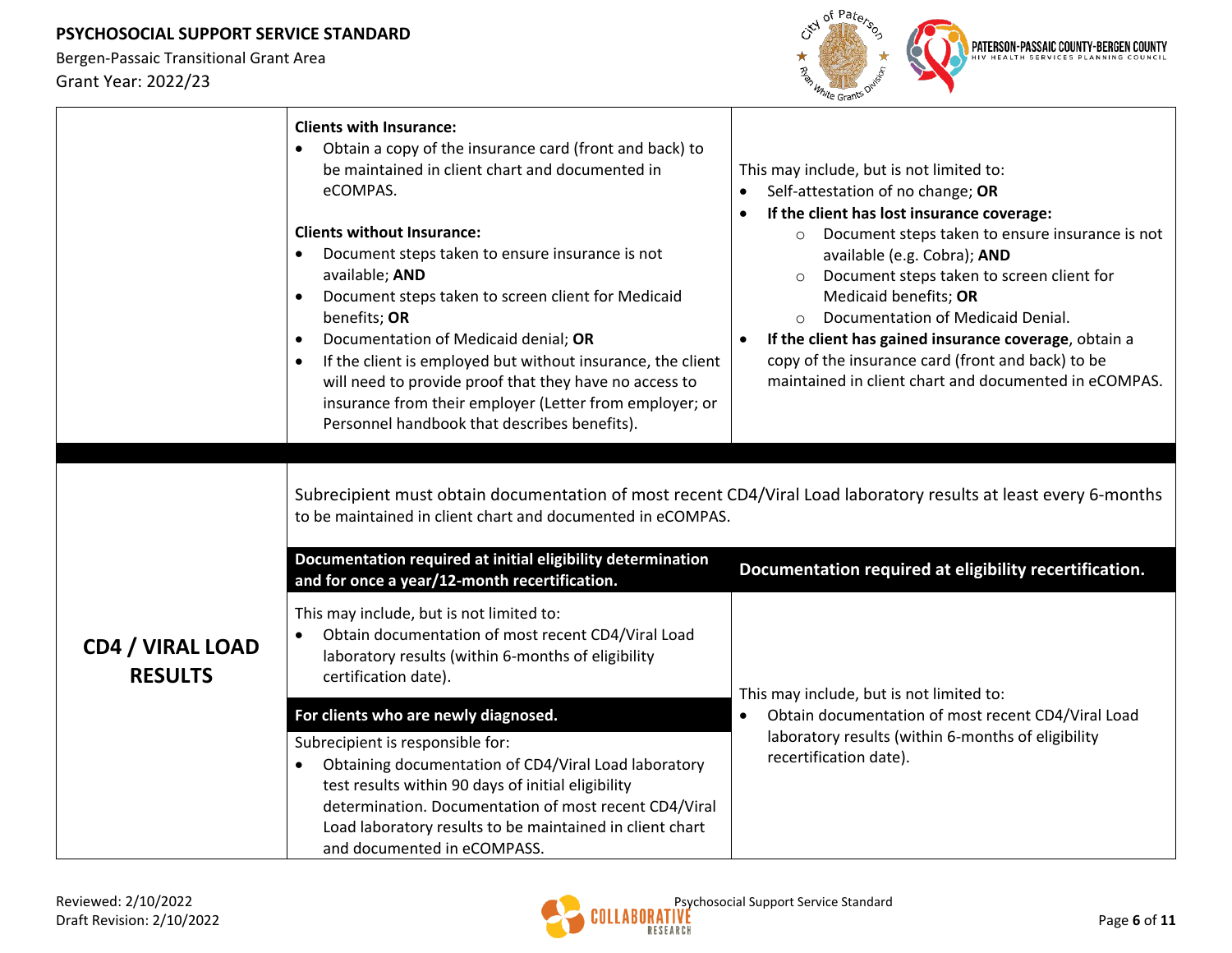

### **Personnel Qualifications**

Psychosocial services will be provided by staff who meet the minimum requirements and qualifications listed in this section.

- 1. A Bachelor's degree from an accredited college or university; **OR**
- 2. An Associate degree from an accredited college, with at least two-years of experience working with HIV diagnosed populations, chronic illness populations, or underserved populations; **OR**
- 3. A high school (HS) diploma or General Education Diploma (GED) with at least four-years of experience working with HIV diagnosed populations, chronic illness populations, or underserved populations

All Psychosocial Support staff must complete yearly, a minimum training regimen that includes at least 8 continuing education units or **continuing education hours** (CEUs, CEHs). CEUs/CEHs may include, but are not limited to, the following areas:

- 1. HIV case management standards; **AND/OR**
- 2. AIDS Drug Assistance Program requirements; **AND/OR**
- 3. Health Insurance Premium and Cost Sharing Assistance programs; **AND/OR**
- 4. HIV disease processes, treatment, testing, legal ramifications to include confidentiality, counseling/referral and prevention, and ethics (Such as Fundamentals of HIV/HCV Counseling and Testing Training); **AND/OR**
- 5. Cultural competency training; **AND/OR**
- 6. Medicaid, Medicare, and Marketplace training/updates; **AND/OR**
- 7. Health education, risk-reduction, and harm reduction; **AND/OR**
- 8. STI prevention strategies, pre-exposure prophylaxis (PrEP), and post-exposure prophylaxis (PEP); **AND/OR**
- 9. Access to and knowledge of all RWHAP core and support services; **AND/OR**
- 10. Access to and knowledge of non-RWHAP funded services that ensures that the RWHAP remains the payer of last resort.

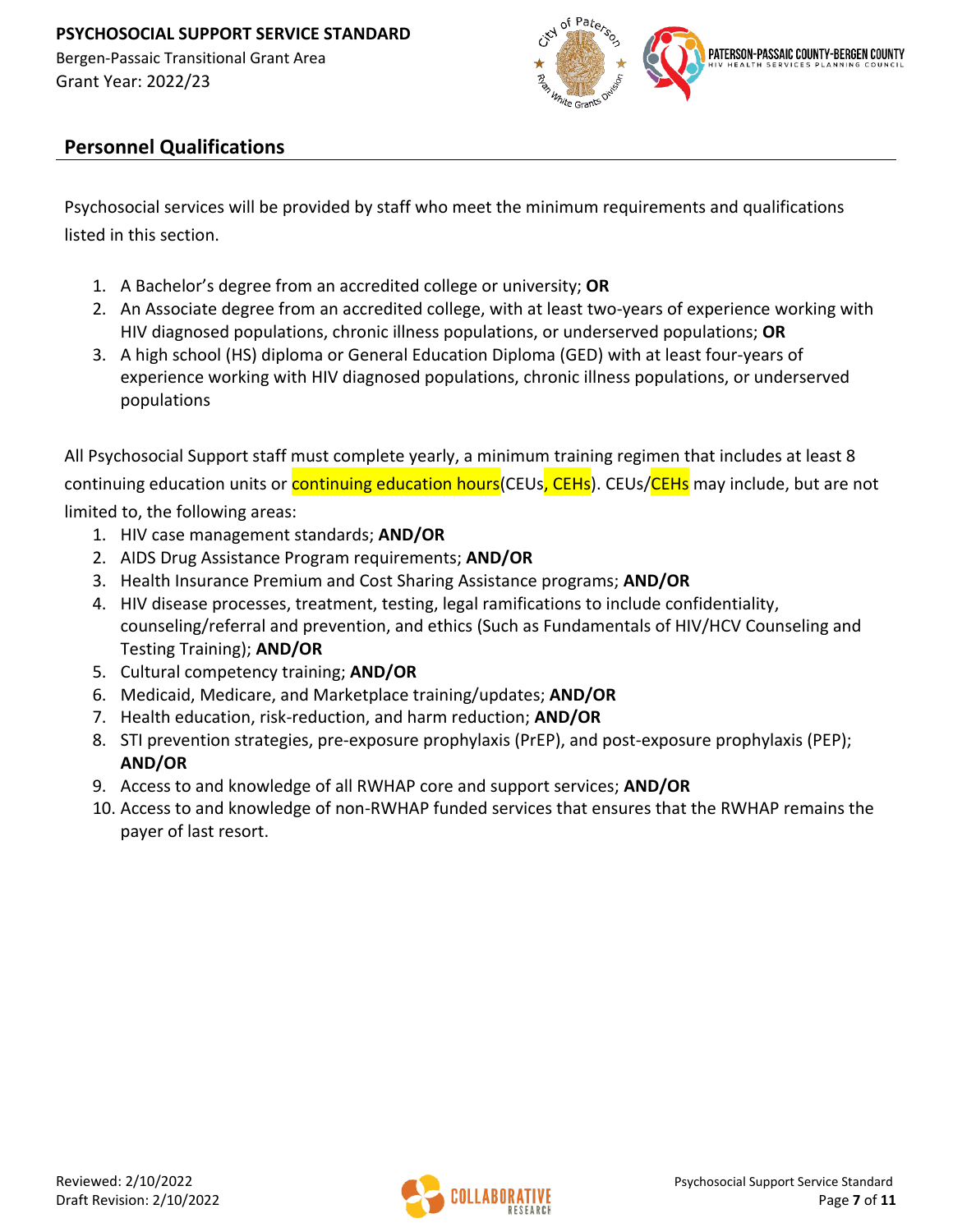Bergen-Passaic Transitional Grant Area Grant Year: 2022/23



### **Quality Management Outcomes and Quality Assurance Measures**

(HIV/AIDS Bureau Policy Clarification Notice #15-02, Updated 11/30/2018)

In addition to the system-wide Service Standards applicable to all RWHAP Part A and Minority AIDS Initiative (MAI)-funded subrecipients, the following program specific Service Standards apply to Psychosocial Support Services subrecipients. These Service Standards are an essential component of the Bergen-Passaic Quality Management program to inform the on-going monitoring and evaluation of RWHAP Part A and MAIfunded psychosocial support subrecipients by the City of Paterson Ryan White Grants Division Office (Recipient). Full compliance with these Service Standard is expected for RWHAP Part A funded subrecipients that have contracts with the City of Paterson, Ryan White Grants Division.

| HRSA/HAB Performance Measure: HIV Viral Load Suppression (NQF#: 2082)                                                                                                                                                           |                                                                                                                                                                                                                                                                                                                                                        |                                                                                                                                                                                                                                                                                                                            |                                                                                                                     |                                       |
|---------------------------------------------------------------------------------------------------------------------------------------------------------------------------------------------------------------------------------|--------------------------------------------------------------------------------------------------------------------------------------------------------------------------------------------------------------------------------------------------------------------------------------------------------------------------------------------------------|----------------------------------------------------------------------------------------------------------------------------------------------------------------------------------------------------------------------------------------------------------------------------------------------------------------------------|---------------------------------------------------------------------------------------------------------------------|---------------------------------------|
| <b>Performance Measure/ Description</b>                                                                                                                                                                                         | <b>Numerator</b>                                                                                                                                                                                                                                                                                                                                       | <b>Data Element</b>                                                                                                                                                                                                                                                                                                        | <b>Exclusions</b>                                                                                                   | Goal                                  |
| Percentage of clients, regardless of age,<br>with a diagnosis of HIV with a HIV viral load<br>less than 200 copies/ml at last HIV viral<br>load test during the measurement year.                                               | Number of clients in the<br>denominator with a HIV viral<br>load less than 200 copies/ml<br>at last HIV viral load test<br>during the measurement<br>year.<br><b>Denominator</b><br>Number of clients, regardless<br>of age, with a diagnosis of HIV<br>who accessed psychosocial<br>support services at least once<br>during the measurement<br>year. | 1. Does the client, regardless of age,<br>have a diagnosis of HIV? (Y/N)<br>a. If yes, did the client access<br>psychosocial support services at<br>least once in the measurement<br>year? $(Y/N)$<br>i. If yes, did the client have a HIV<br>viral load test with a result<br><200 copies/mL at the last<br>test? $(Y/N)$ | <b>NONE</b>                                                                                                         | 90%                                   |
| HRSA/HAB Performance Measure: HIV Medical Visit Frequency (NQF#: 2079)                                                                                                                                                          |                                                                                                                                                                                                                                                                                                                                                        |                                                                                                                                                                                                                                                                                                                            |                                                                                                                     |                                       |
| <b>Performance Measure/ Description</b>                                                                                                                                                                                         | <b>Numerator</b>                                                                                                                                                                                                                                                                                                                                       | <b>Data Element</b>                                                                                                                                                                                                                                                                                                        | <b>Exclusions</b>                                                                                                   | Goal                                  |
| Percentage of clients, regardless of age,<br>with a diagnosis of HIV who had at least<br>one medical visit in each 6-month period of<br>the 24-month measurement period with a<br>minimum of 60 days between medical<br>visits. | Number of clients who had at<br>least one medical visit in each<br>6-month period of the 24-<br>month measurement period<br>with a minimum of 60 days<br>between medical visits.<br><b>Denominator</b>                                                                                                                                                 | Does the client, regardless of age,<br>have a diagnosis of HIV? (Y/N)<br>a. If yes, did the client access<br>psychosocial support services at<br>least once in the measurement<br>year? $(Y/N)$                                                                                                                            | Client(s) who were<br>not enrolled in client<br>services for a<br>continuous 24-<br>month<br>measurement<br>period. | 90%                                   |
|                                                                                                                                                                                                                                 | Reviewed: 2/10/2022                                                                                                                                                                                                                                                                                                                                    |                                                                                                                                                                                                                                                                                                                            |                                                                                                                     | Psychosocial Support Service Standard |

Draft Revision: 2/10/2022 Page **8** of **11**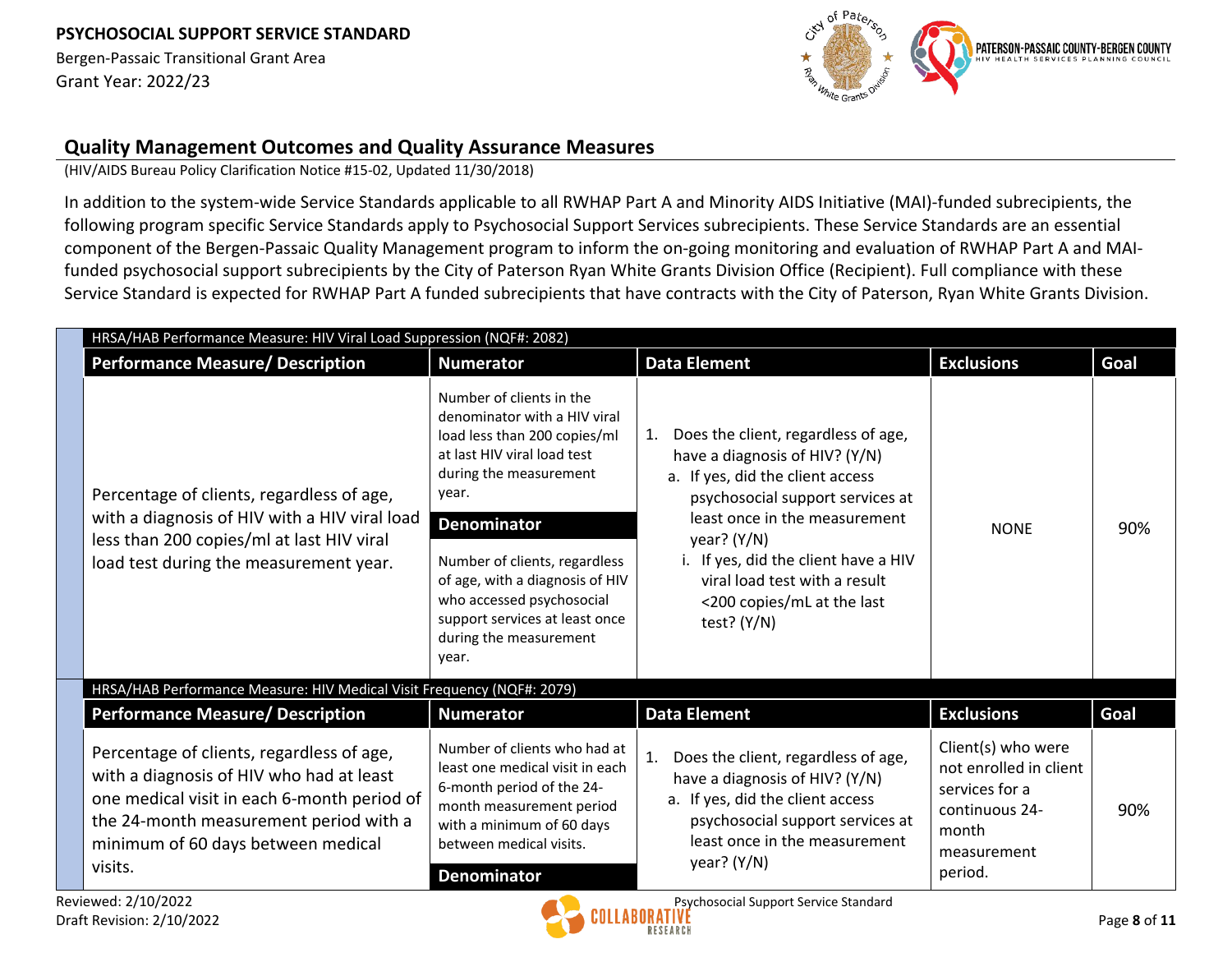

| HRSA/HAB Performance Measure: Gap in HIV Medical Visits (NQF#: 2079)                                                                                      | Number of clients, regardless<br>of age, with a diagnosis of HIV<br>who accessed psychosocial<br>support services at least once<br>during the measurement<br>year.                                                                                                                                    | i. If yes, did the client have at<br>least one medical visit in each<br>6-month period of the 24-<br>month measurement period<br>with a minimum of 60 days<br>between medical visits? (Y/N)                                                                                                                                     |                                                                                                                     |      |
|-----------------------------------------------------------------------------------------------------------------------------------------------------------|-------------------------------------------------------------------------------------------------------------------------------------------------------------------------------------------------------------------------------------------------------------------------------------------------------|---------------------------------------------------------------------------------------------------------------------------------------------------------------------------------------------------------------------------------------------------------------------------------------------------------------------------------|---------------------------------------------------------------------------------------------------------------------|------|
| <b>Performance Measure/ Description</b>                                                                                                                   | <b>Numerator</b>                                                                                                                                                                                                                                                                                      | <b>Data Element</b>                                                                                                                                                                                                                                                                                                             | <b>Exclusions</b>                                                                                                   | Goal |
| Percentage of clients, regardless of age,<br>with a diagnosis of HIV who did not have a<br>medical visit in the last 6 months of the<br>measurement year. | Number of clients who did<br>not have a medical visit in the<br>last 6 months of the<br>measurement year.<br><b>Denominator</b><br>Number of clients, regardless<br>of age, with a diagnosis of HIV<br>who accessed psychosocial<br>support services at least once<br>during the measurement<br>year. | Does the client, regardless of age,<br>1.<br>have a diagnosis of HIV? (Y/N)<br>a. If yes, did the client access<br>psychosocial support services at<br>least once in the measurement<br>year? $(Y/N)$<br>i. If yes, did the client have at<br>least one medical visit in the<br>last 6 months of the<br>measurement year? (Y/N) | Client(s) who were<br>not enrolled in client<br>services for a<br>continuous 12-<br>month<br>measurement<br>period. | 90%  |
| HRSA/HAB National Program Monitoring Standards for RWHAP Part A: Section C: Support Services                                                              |                                                                                                                                                                                                                                                                                                       |                                                                                                                                                                                                                                                                                                                                 |                                                                                                                     |      |
| <b>Performance Measure/ Description</b>                                                                                                                   | <b>Numerator</b>                                                                                                                                                                                                                                                                                      | <b>Data Element</b>                                                                                                                                                                                                                                                                                                             | <b>Exclusions</b>                                                                                                   | Goal |
| Percentage of clients who have a record of<br>topics discussed during group sessions<br>attended.                                                         | Number of clients in the<br>denominator with<br>documentation of topics<br>discussed during group<br>sessions attended.<br><b>Denominator</b>                                                                                                                                                         | Does the client, regardless of age,<br>1.<br>have a diagnosis of HIV? (Y/N)<br>a. If yes, did the client access<br>psychosocial support services at<br>least once in the measurement<br>year? $(Y/N)$                                                                                                                           | <b>NONE</b>                                                                                                         | 90%  |

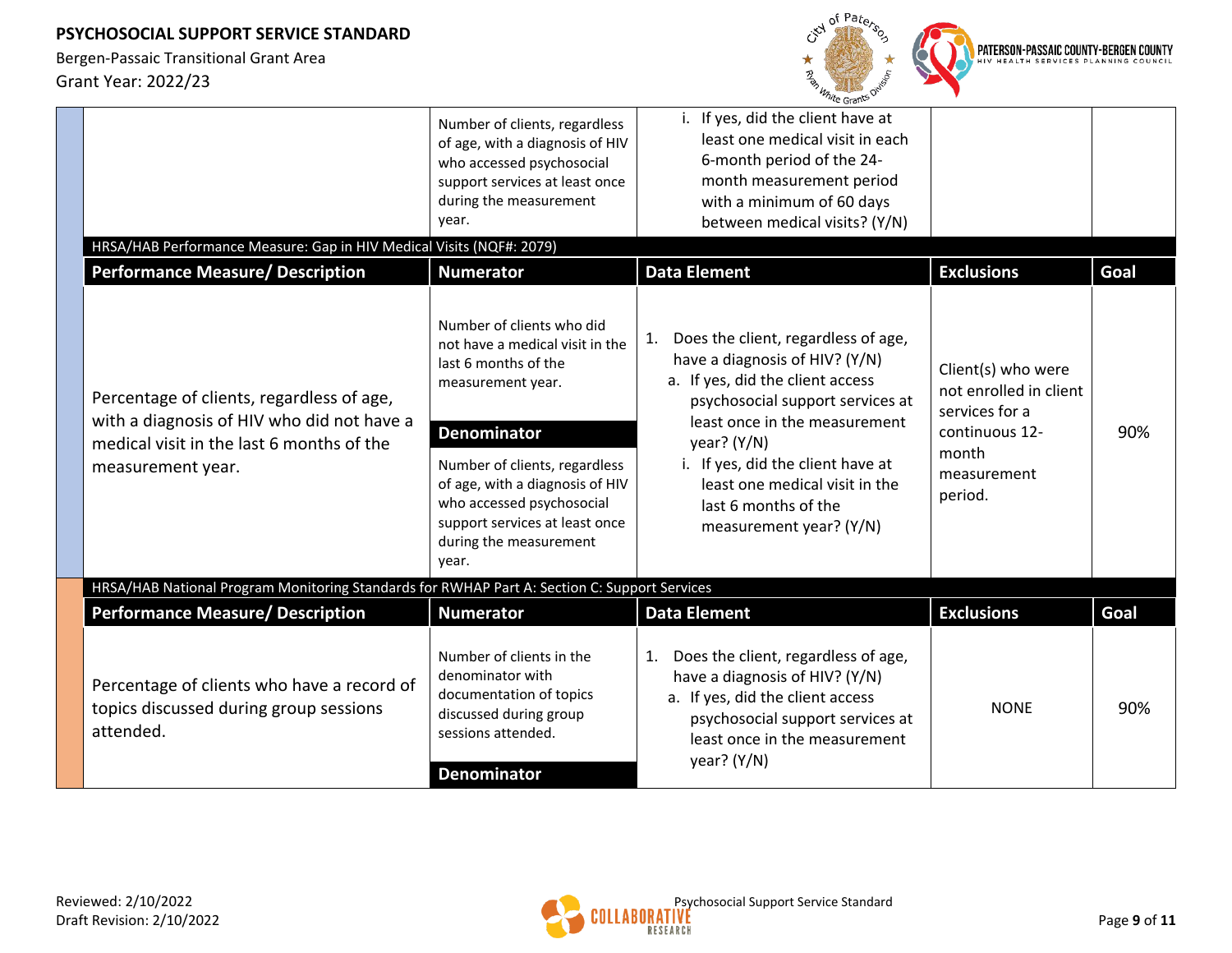